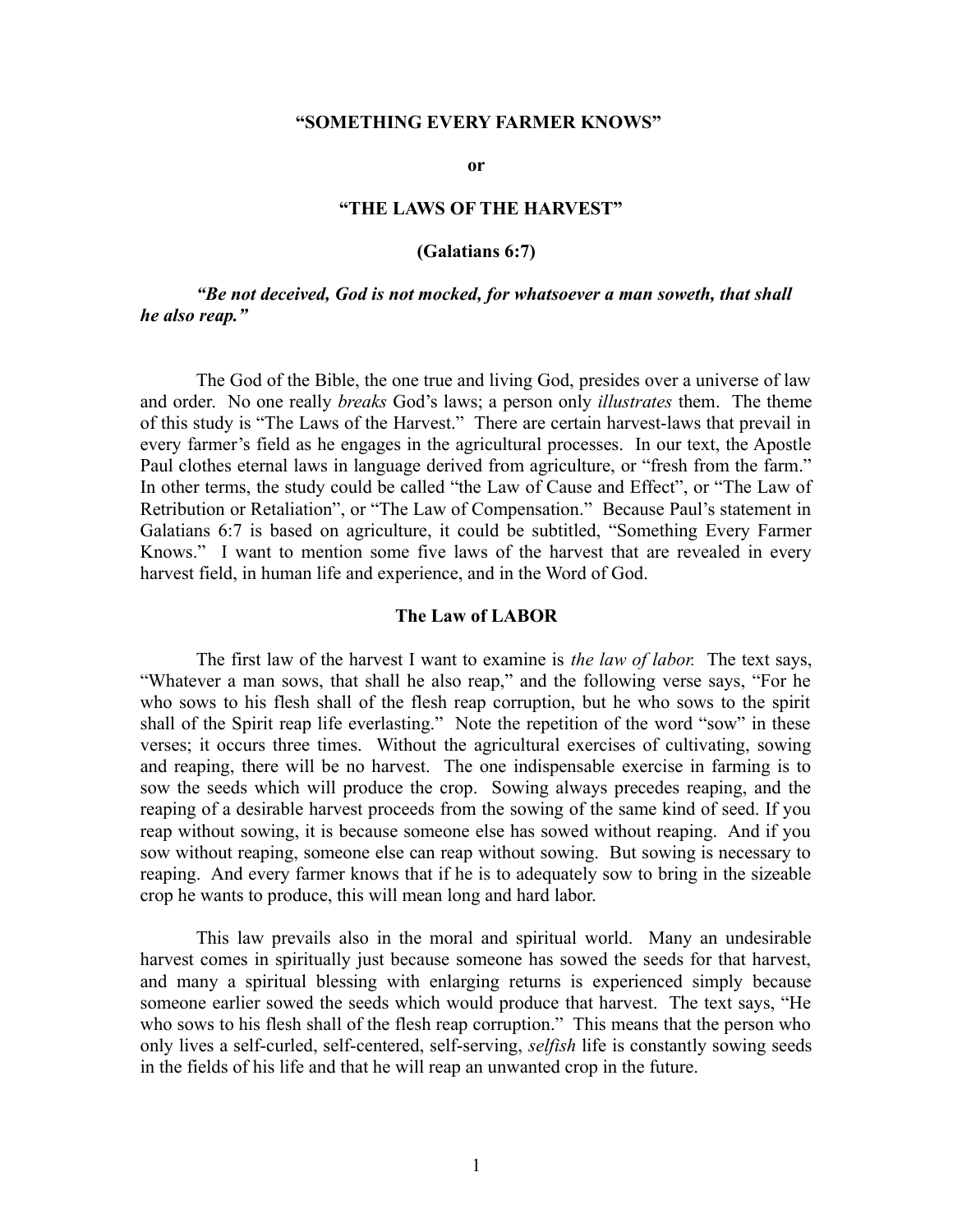In a remarkable parable recorded in Mark 4:26-29, Jesus told of a man who "cast seed into the ground," then went his way to his regular activities, sleeping by night and rising to the activities of each new day. While he is busily engaged in his daily activities, "the seed springs up and grows, and he himself doesn't know how." Then Jesus made this straightforward statement, which I believe to be one of the most important things He said: "For the earth brings forth fruit of herself." The Greek term translated "of herself" is *automate,* and it is a term which bears major emphasis in the Greek text. This means that it is, in effect, a loud shout from the page. You will recognize the Greek word *automate* in our English word, "automatic," and that is its exact meaning. The statement of Jesus is this: when seed is sown in the earth, the harvest is *automatic!* Once the seed reaches the soil, the earth brings forth *automatically.* Now, every farmer knows that not every seed sown will be a part of the harvest, but he also knows that if *no* seeds are sown, there will be *no harvest.* So the presence of a harvest is a testimonial to the previous activity of seed-sowing, and the absence of a harvest is a testimonial to the absence of seed-sowing. In fact, the first harvest after a sowing will be proportionate to the quantity of seeds that were sown. II Corinthians 9:6 says, "He who sows sparingly shall reap also sparingly; and he who sows bountifully shall reap also bountifully." This law should be applied almost rigidly in the life of every Christian. Jesus said, "The seed is the Word of God, and the field is the world" (Luke 8:11). If the Christian sows seeds of self-curled living ("the flesh") in the soil of his life, Paul said that the harvest will come back to him in "corruption". If a Christian consistently sows the seed of the Word of God in the soils of the hearts of those people he meets, the harvest will be "automatic."

Each Christian should be aware of the urgency of the labor that is involved in the spiritual exercises of sowing and reaping. He should educate himself about these laws of the harvest, and he should be sure he fully understands the nature of the seed and the importance of regularly sowing it. Let me give a strange example of this necessity and urgency in a story from early American history which I stumbled upon in casual reading.

Many years ago, when the United States Commissioner of Indian Affairs sent to the hungry Sioux Indians a supply of grain for sowing, instead of sowing the seeds for enlarging future harvests, they ate up the seed! In the same way, both sinners and saints often sacrifice their eternal future to the passing enjoyment of the present moment.

 The opportunity for sowing will not last forever. Indeed, it is slipping through our fingers moment by moment. Sowing is an urgent act, and harvests do not wait on man's convenience! Spiritually, every day of a man's life is seed-time, a time of sowing. If he wants a happy harvest, he must be about the task of sowing suitable seeds. This is the law of labor, and it presents one of the greatest warnings as well as one of the greatest privileges and responsibilities a Christian can know.

# **The Law of LIKENESS**

The second law of the harvest I would mention might be called *the law of likeness.* Not only does a farmer reap *after* he has sown and *because* he has sown; he also reaps exactly *what* he has sown. Does not the text clearly say this? "*Whatsoever* a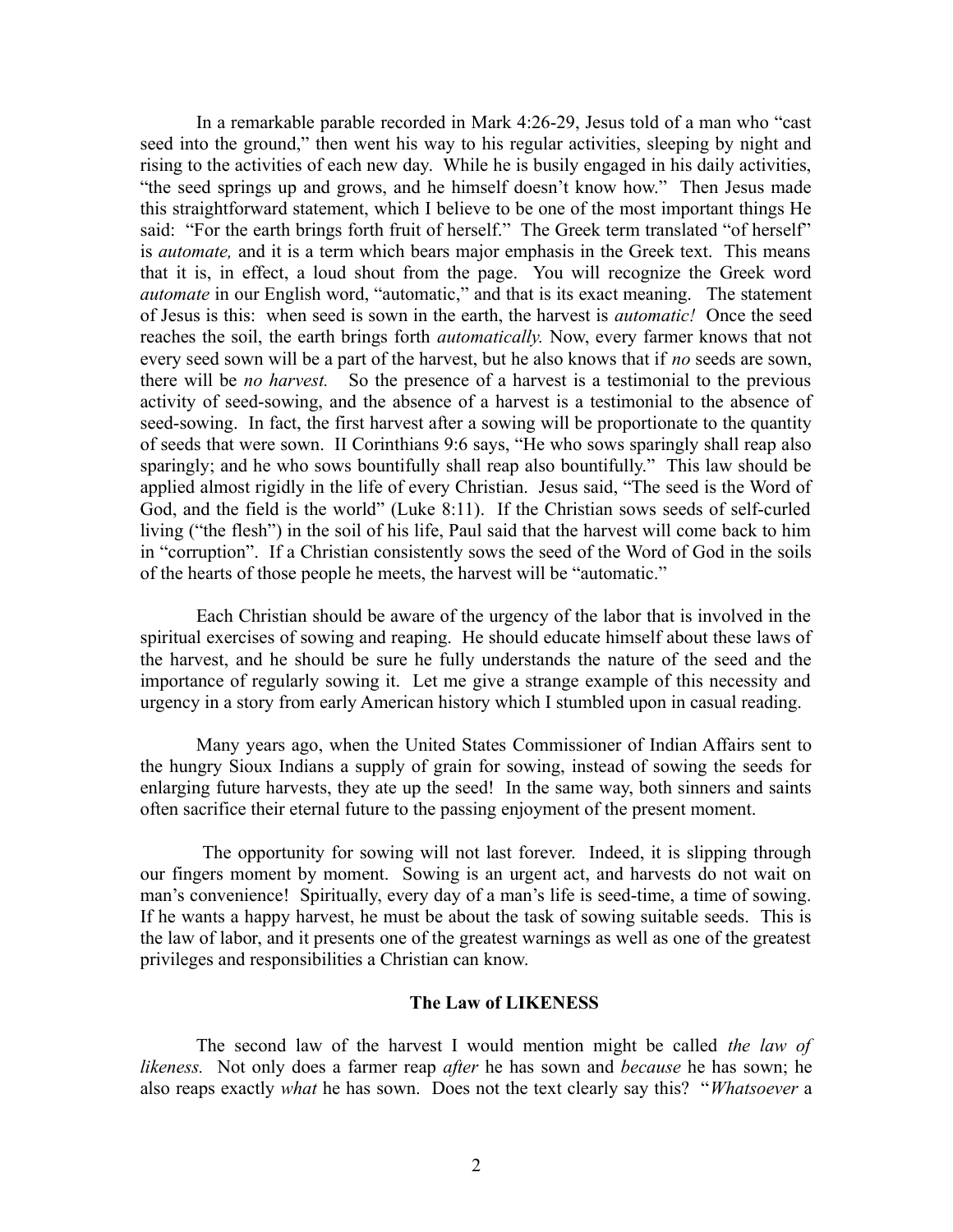man sows, *that* shall he also reap." Let me repeat this law for emphasis: Not only does the farmer reap the harvest *after* he has sown the seed, he also reaps exactly *what* he has sown. The kind of seed that is sown determines the kind of crop that will be harvested.

This law was established by God at creation, and it is a standing, inviolable law. Genesis 1:11-12 says, "Then God said, 'Let the earth bring forth grass, the herb that yields seed, and the fruit tree that yields fruit *according to its kind, whose seed is in itself,* on the earth'; and it was so. And the earth brought forth grass, the herb that *yields seed according to its kind,* and the tree that *yields fruit, whose seed is in itself according to its kind.* And God saw that it was good." The term, "according to its kind", occurs no less than *ten times* in Genesis chapter one, and thus God established and declared the law of likeness. And in each case, the law shows the likeness to be a *locked-in likeness.* 

In drawing a contrast between two kinds of fruit, good and bad, Jesus said in the Sermon on the Mount, "Do men gather grapes from thorns, of figs from thistles?" The question presupposes a strong negative answer: "Never!" Then he enforced his question and answer with these words: "Even so, every good tree brings forth good fruit; but a corrupt tree brings for evil fruit. A good tree cannot bring forth evil fruit, neither can a corrupt tree bring forth good fruit" (Matthew 7:16-18). The use of the moral terms, "good" and "evil," indicates that he is not essentially talking about agriculture, but about human beings. Men reap exactly what they sow, and nothing else should be expected.

At this moment, I have in front of me a little Gospel tract entitled, "Want to Know Your Future?" It capitalizes on man's pressing desire to know the/his future. The tract opens with these words: "Would you like to sit down at a table and write out your future? You can. This world is one of law and order. If you know the law, you can use it to your advantage. If you plant radishes, you'll get radishes. You don't expect pansies. If you plant wheat, you know you'll reap wheat. You know this law of nature cannot be broken. The One who wrote that law in nature wrote the same law for us: 'Be not deceived; God is not mocked; for whatsoever a man soweth, that shall he also reap' (Galatians 6:7). You are perfectly positive about getting corn if you plant corn, but you may be like many others and think you can sow one thing in your life and reap another. God says, 'Don't be deceived. You may think you can live for yourself, selfishly. Sure you can, but remember, *plant corn, get corn.* Can you think evil, read evil, hear evil, or watch evil without these becoming a part of you? No; what you sow, you will reap."

Note the very plain words that are used in the statement which follows our text: "For he who sows to his flesh (his self-life; that is, he lives selfishly) shall of the flesh reap corruption; but he who sows to the Spirit, shall of the Spirit reap life everlasting" (Galatians 6:8). Note the two soils in which you may sow, pictured in the words, "to his flesh" and "to the Spirit." The first term means that the person sows inwardly. That is, he sows for himself, into himself, for his own advantage. His worst sins are for himself, and even his best acts are still for himself. His action always terminates on himself, even when he is acting toward other people. He is the axis of his own life; he is the polar center of his own existence. The self-curl of his life is never corrected—and cannot be corrected without a new birth, what Jesus called "being born from above." Every desire,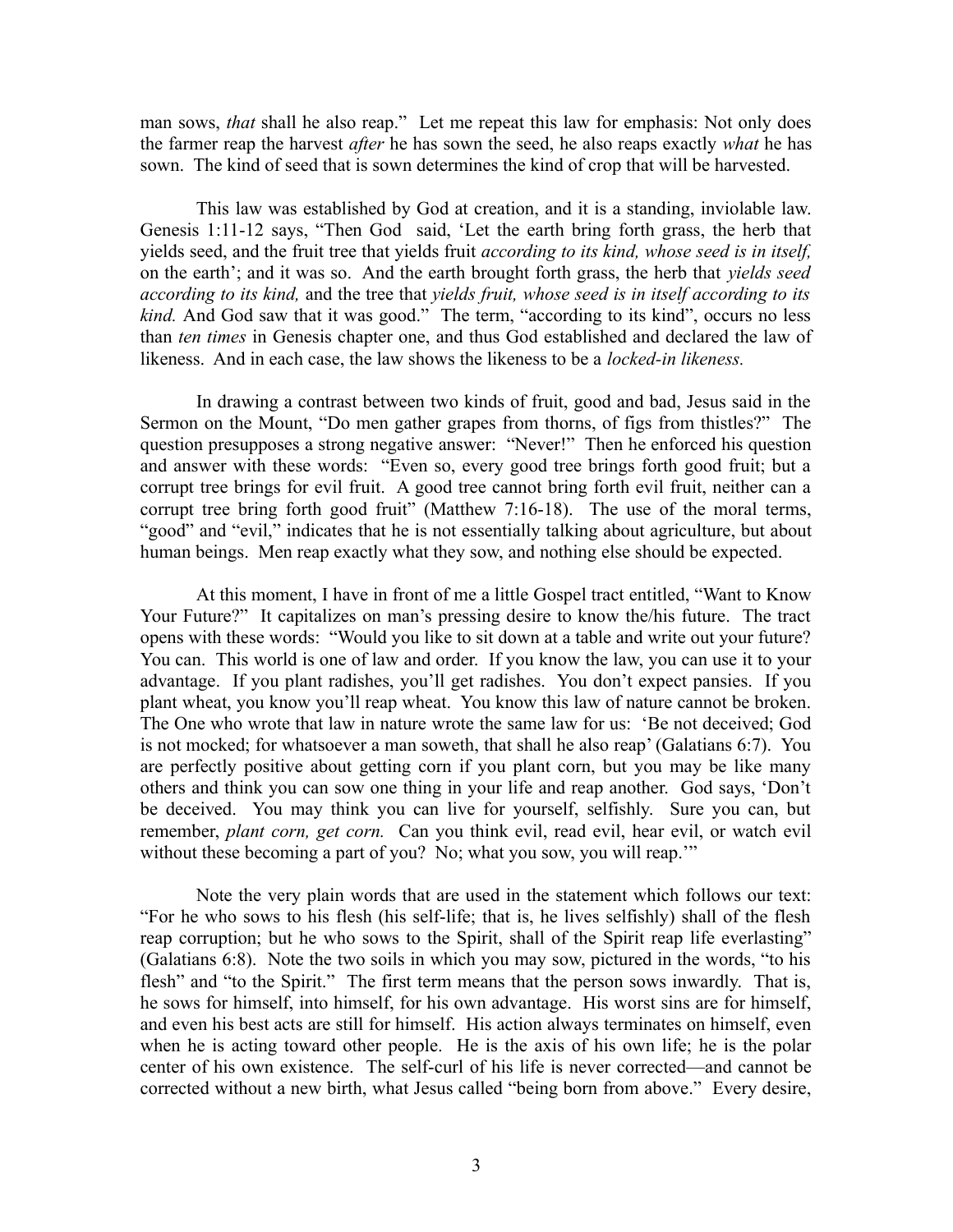every attitude, every action that does not have God for its end and object is seed sown to the flesh. "Sowing to the flesh" is scattering these seeds of selfishness, which always must yield a harvest of corruption

There is a subtle statement of the law of likeness in one of the great chapters of the Bible, I Corinthians 3, but it will be necessary to look carefully at the statement to realize its declaration of this law. In I Corinthians 3:16-17, Paul wrote, "Know ye not that ye (plural pronoun, referring not to an individual Christian, but to the entire Corinthian church) are the temple of God, and that the Spirit of God dwells in you? (again, plural, meaning 'all of you') If any man defile the temple of God, him shall God destroy; for the temple of God is holy, which temple ye (again, 'all of you') are" (KJV) Any careful consultation of a Greek text, or a lexicon, or a good commentary, will show that the same verb is used in this verse: "If any man *defile* the temple of God, him shall God *defile.*" The same verb is used twice, though the KJV translates one "defile" and the other "destroy." The use of the same verb indicates that the sin of mistreatment of the church, Christ's Body, will lead to the same treatment from God. So the sinful response of men toward the church will bring a strong reaction of judgment from God—and this applies to Christians, first of all. Unfaithfulness to the Church will lead to God's indifference to you!!! *Abuse of the Church invites God* to abuse the abuser; destructive attitudes and actions toward the Church invite reprisal-in-kind from God—and this is especially true of Christians, the members of the Body of Christ upon whom God depends for His self-expression (just as I depend on *my* body for my self-expression)!!! This aspect of judgment-in-kind, or reaping as we sow, should be seriously considered by each person until he adjusts his life to it.

Let me use a space-age illustration. Man was made to be a satellite revolving around God, drawing upon God's power in absolute and happy dependence, just as man depends upon breathing oxygen to stay alive—and he does it happily and without argument or protest. But an alien factor has entered man's experience and has corrupted his entire orientation. Due to this factor, which the Bible calls sin, *man wants to be the center of the universe. He persistently pushes to polarize everything around himself.* To paraphrase Augustine: "Thou hast made us to rotate around Thyself, O God, and our hearts will not be content until we are in that orbit." But the rub is that man can't *be* in full control because he himself is *out* of control (God's control). So things tend to deteriorate toward an undesirable *reaping.* But a miraculous re-positioning, a repolarizing, of one's life is wonderfully possible. If it does not occur, the person will continue sowing "to his flesh," and the harvest will be "corruption."

There is a graphic illustration of the law of likeness in the book of Esther in the Bible. The dark character of the book is a man named Haman. In fact, Haman is quite sinister and evil. Conniving an evil plot to get rid of Morecai, a Jew whom he hated, Haman built a gallows on which he hoped to hang Mordecai by legal decree. But, through a series of Providential events, Haman was himself hanged on the very gallows he had prepared for Modecai. You see, your sins will whiplash on you and the judgment may be in exact kind as the sin committed.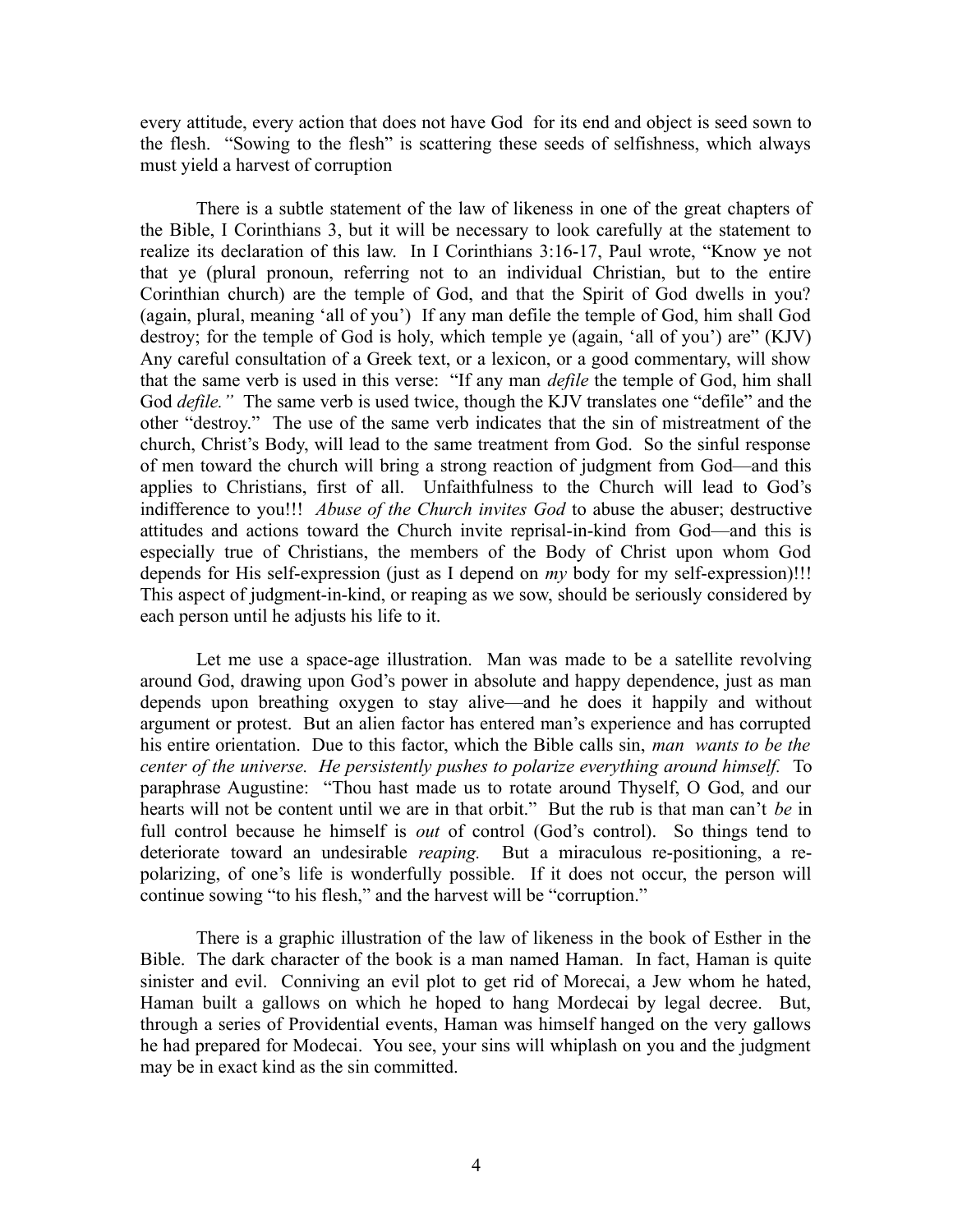Now look at the alternative presented in the text. "*But he who sows to the Spirit shall of the Spirit reap life everlasting."* What does this mean? Well, there are two kinds of "seeds" which a person may sow on the spiritual soil that is always before him. These are the seeds of "faith" and the seeds of "unbelief." When a person hears the truth of God, he will respond with faith or with unbelief. Faith means, "Forsaking All, I Take Him," and that critical act leads to a "Fantastic Adventure In Trusting Him." *Believe me, that is wonderfully true!* The moment a person trusts Christ as his own personal Savior and Lord, the seed of faith is flung out from Him to Christ; this is "sowing to the Spirit." Then, for the remainder of his life, he may continue sowing to the Spirit, but at the moment of his first sowing, he "reaps everlasting life". "Sow to yourselves in righteousness, reap in mercy," Hosea said. Thus, any sowing you do, whether good or bad, is a "sowing to yourself" in the sense that the crop finally comes back to the sower. The possibilities of sowing righteousness are as great as the possibilities of sowing to the flesh, or sowing seeds of selfishness and evil, and the harvest is far more gratifying!

A doctor, or anyone else with a goal in life, has to be willing to spend many long years of preparation to reap the rewards of his profession. Is it not a tremendously good investment to sow once to the Spirit, reap everlasting life, then continue sowing in the soil of the Spirit for the few years you are on this earth in order to reap the same kind of harvest forever? What does it mean to "sow to the Spirit"? It means to follow the leading of the Holy Spirit of God, to live in the realm of the Spirit, to live a spiritual life, and to do that which pleases God (see Romans 8).

So, dear friend, here is your future in a line—*you will reap exactly what you sow!* This is the law of likeness.

## **The Law of LARGENESS**

The third harvest law that I will discuss could be called *the law of largeness.* Not only does a farmer reap *after* he has sown, and *what* he has sown, he also reaps *more* than he sows. The volume of the harvest is always larger than the volume of the seed sown. A sack full of seed can produce many, many bushels of grain. The volume of the crop brought in is totally disproportionate to the size of the seeds that are sown. A full-grown harvest may be gigantic in volume, but all of it is potentially contained in the seed that is sown, though its volume is much, much smaller than the volume of the coming harvest. Morally and spiritually, the full results of sin or holiness are potentially contained in the sinful or holy deed.

Several years ago, Judy and I visited two national parks in California, Yosemite and Sequoia National Parks. We were amazed at the sheer size of the giant Sequoias trees that grow in Sequoia National Park. If my memory is correct, we saw in Sequoia National Park trees that stand between 200 and 300 feet high. One day, fog had descended to a point just above the earth in the Park area, and it looked like a massive pipe organ with the tops of the pipes engulfed in a layer of smoke far above the earth. It was an eery, mystical sight, and it impressed upon us again how big these trees really are. One day, we drove out on a fallen tree—and two cars could pass each other on the fallen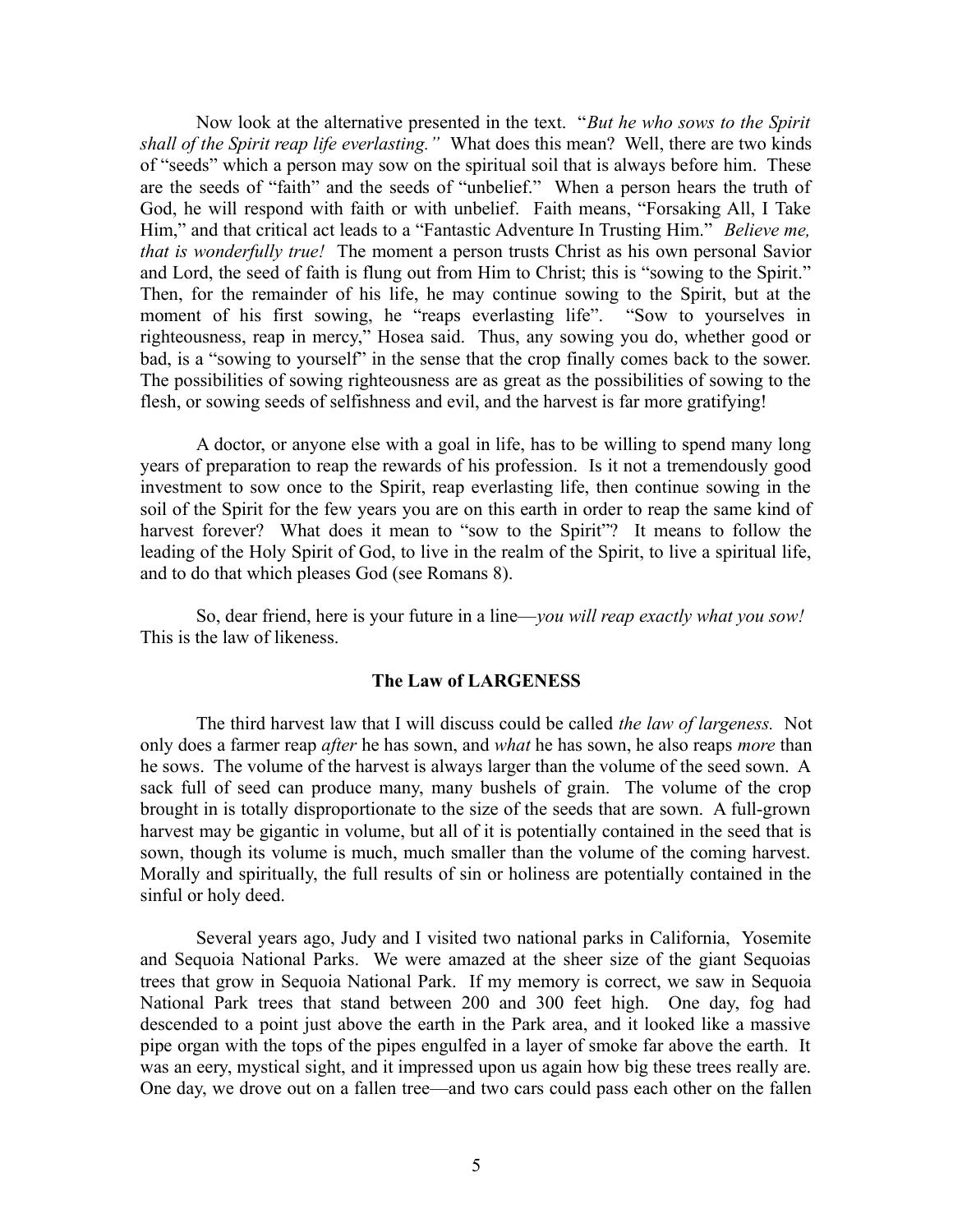tree trunk! On another day, we drove our automobile through a gigantic hole carved out of the base of one of the living trees! While observing them one day, the thought suddenly entered my mind: "And all of this came from a single acorn!" This is the law of largeness. Each of those massive trees came from a single acorn that could easily be enclosed in the palm of your hand! This is the law of largeness.

Not only is it true that a single fruit of a single acorn may be the size of a Sequoia tree, but it is also true that an endless succession of multiplying Sequoia trees can come from a single seed (the acorn that spawns the trees). An acorn is the father of the fullgrown tree, but it is also the father of innumerable and limitless forests. Here we see the law of largeness.

Jesus expressed the law of largeness in his well-known "parable of the sower" (Matthew 13:3-9, explained in Matthew 13:18-24). He spoke of seeds sowed on four kinds of soils. The first three seeds/soils proved to be non-productive because of handicaps in the soils. Then he described the fourth seed/soil arrangement in these words: "But other seeds fell into good ground and brought forth fruit, *some a hundredfold, some sixtyfold, some thirtyfold.*" In a good crop, a farmer may expect to reap much more than he sows. He knows that he can sow in one day a crop that will take ten men to reap.

Comparing the seed sown with the increasing volume of later harvests introduces us to the spiritual principle of multiplication. When God said to early man, "Be fruitful and multiply," He was stating a law that applies both materially and spiritually. He fully expected man to biologically multiply, and when the full strategy of making disciples is explored, it becomes apparent that He expects exactly the same thing spiritually.

Some years ago, while preaching in several meetings in the Chicago area, I was taken to the Chicago Museum of Science and Industry. My mind is fuzzy about whether I actually saw this exhibit or merely read about it, but the illustration is the same in either case. Just inside the entrance of the Museum, there stood a large table which was marked like a giant checker board—with sixty-four fairly large squares. In the first square in the lower left-hand corner, one wheat seed had been glued into that square. In the second square (to the right), *two* wheat seeds had been glued. In the third square, *eight.* In the next square, *sixteen.* Then, thirty-two. Then, in the square in the lower right hand corner, square number eight, there were sixty-four wheat seeds glued in a small pile in that square. Then the other fifty-six squares on the board were empty. A bronze plaque in front of the table explained what was there. It explained that the other squares were empty simply because the enlarging process from square to square had filled the eighth square, and there was not enough room in the rest of the squares to accommodate the successively enlarging volume of the wheat seeds from square to square. Then the plaque added, "Had we continued to the sixty-fourth square, there would have been enough wheat seeds to fill the entire sub-continent of India *fifty feet deep!"* This is a vivid illustration both of the principle of multiplication and of the law of largeness. Here we see why we must carefully study the spiritual laws of the harvest, the matter of spiritual multiplication, and the necessity of regular seed-sowing with an eye to the future harvest.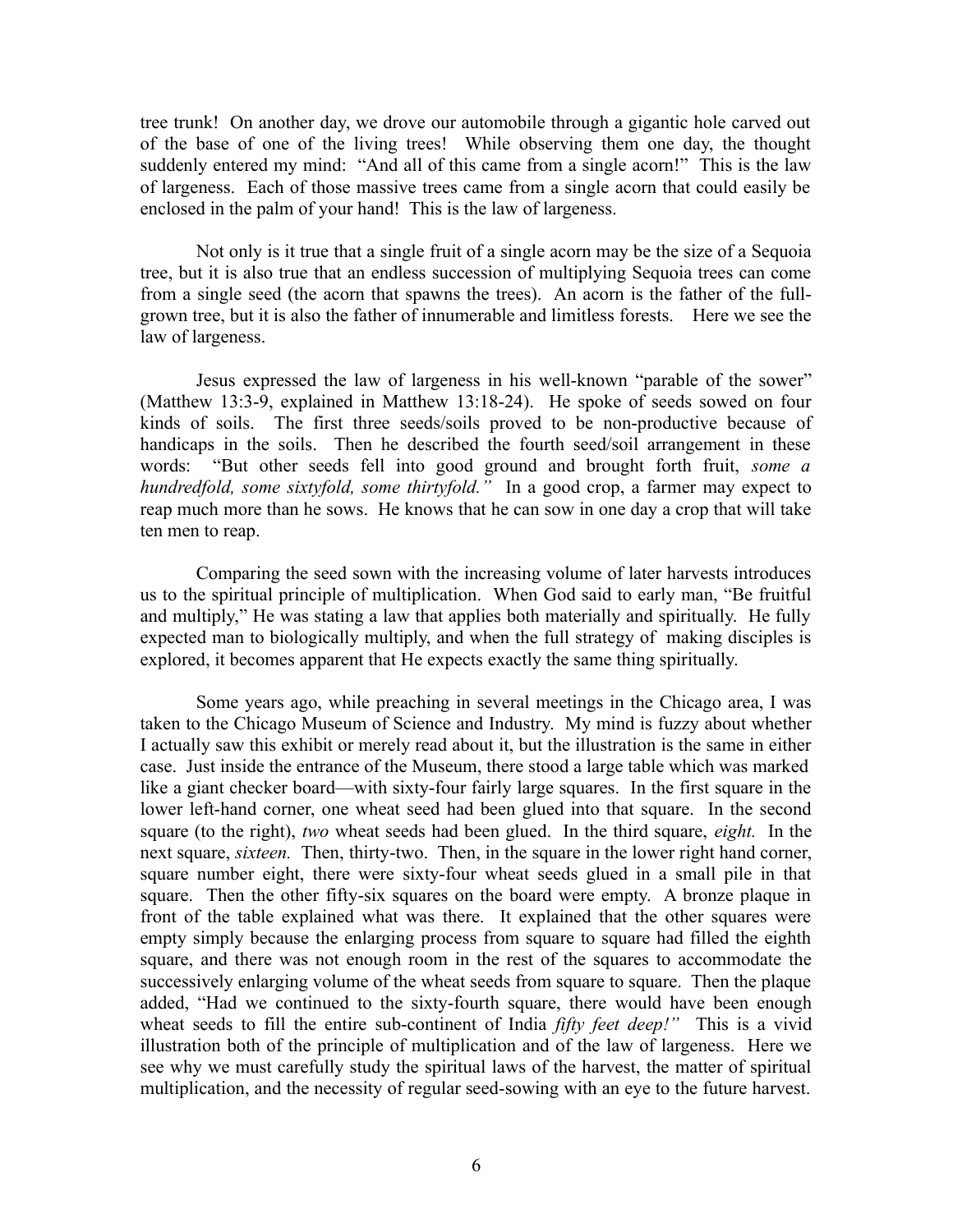A wise old adage says, "Anybody can count the number of seeds in an apple, but only God can count the number of apples in a seed." This is the law of largeness.

# **The Law of LATENESS**

The third law of the harvest we will examine could be called *the law of lateness.* We have established that sowing always precedes reaping, that the sower reaps *the kind of crop he has sown*, and that he reaps *more* than he sows. Now, we will see that the sower reaps *later* than he sows. The text says, "He shall reap whatever he has sown," and the "shall" suggests that the reaping comes after the sowing. The future reference is repeated twice in the following verse (6:8), and verse nine says, "*in due season* we shall reap." *The future will simply be the harvest of the present attitude or action.* 

A Sunday School teacher has just been relating to his class the parable of the rich man and Lazarus, and he asked the boys in the class, "Now, which would you rather be, boys, the rich man who lived sumptuously but died and went to hell, or Lazarus, the poor man who ended up in Heaven?" One boy answered, "I would rather be the rich man while I live, and Lazarus when I die." As humorous as the answer was, it constructed an impossibility. The laws of the harvest correctly tell us that a person's living determines his dying and his eternity. His eternity will simply follow the direction and momentum of his life on earth. An eternity of reaping will exactly follow the life of sowing.

This law of lateness expresses the consistent teaching of the Bible, of human experience, and of the world of agriculture. Every farmer knows that the sower does not reap the evening of the sowing. He knows that there is a season for sowing and a later season for reaping. He knows that the crop "springs up and grows" (Mark 4:27), always developing toward the full harvest, "first the blade, then the ear, after that the full corn in the ear" (Mark 4:28), until "the harvest has fully come" (Mark 4:29).

Now, let's apply this law Biblically, spiritually, morally, and *negatively.* I say "negatively" because the same thing is true in spiritual harvest *positively* as well. "He who sows *to the Spirit* shall of the Spirit reap life everlasting," according to Galatians 6:8. In fact, in spite of our negative application and fears concerning this law, the positive side is the one more developed in the context (Galatians 6:7-10). However, because human beings insist on "sowing wild oats," they must be warned of the enlarged, coming harvest. So let me address the matter negatively for a moment, and let it be remembered that Adam and his action are microcosms of the people and conduct of the entire human race.

This harvest law can be seen in the earliest human history. When Adam and Eve united in committing the first sin, they were reaping even before they were driven from the Garden of Eden later that same day. And the same kind of sowing and reaping have continued in the lives of all human beings (except One, Jesus, Who only sowed "to the Spirit") from that day until today. One taste of forbidden fruit, and the poison has been spreading through the human bloodstream ever since. So this law has been demonstrated in an enlarging way for thousands of years—and yet man, deceived by sin (every human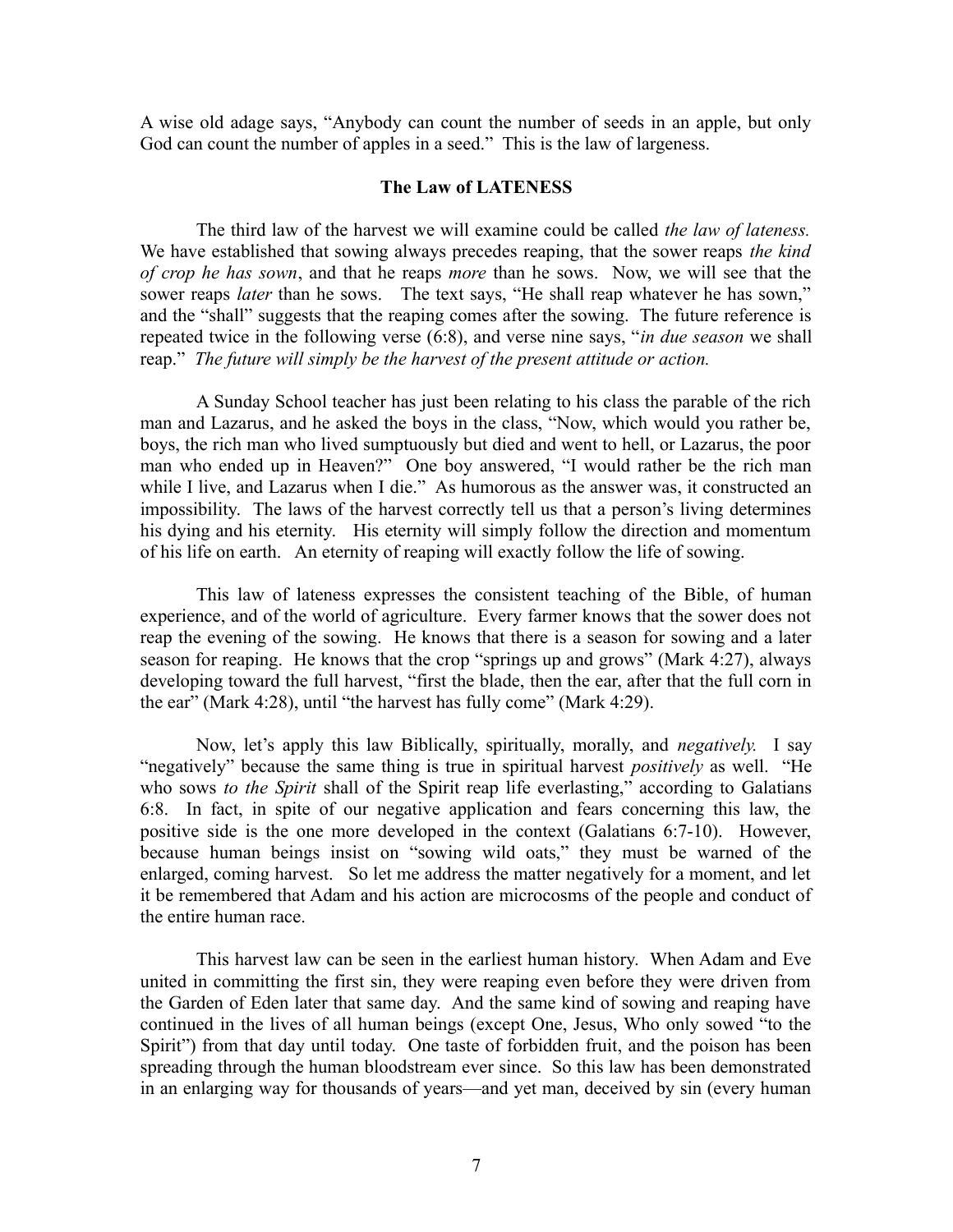being without God, without Christ, is under a delusion), continues flinging seeds of unbelief and sin into the soil of life, and he invariably reaps the crop he asked for. The Bible says, "He that soweth iniquity shall reap vanity" (Proverbs 22:8). "Vanity" means emptiness, and the word is often used to include all of the artificial substitutes that men practice to fill the vacuum. Multitudes (*multitudes)* of empty lives prove this truth. Empty speech, empty activities, empty living, abound everywhere, practiced by people who are just marking time as they live, and the activities they stuff into their lives are something to behold. The Bible says, "Because sentence against an evil work is not exercised speedily, therefore the hearts of the sons of men is full of evil," but once the seed of sin hits the soil, the harvest is *automate* (*automatic),* said Jesus in Mark 4:28. The harvest will not necessarily be *speedy*, but it will be *sure.* 

The writer of Hebrews enforced this law when he said, "The farmer *waits* for the precious fruit of the earth, and has *long patience* for it, until he receive the early and latter rain" (Hebrews 5:7). This is actually a statement of the positive side of this law, and Christians must live with the awareness of this law if they are to maximize their stewardship, their service for Christ and others, and their own reward at the Judgment Seat of Christ.

## **The Law of LOVE**

There is an aspect of these laws of the harvest that does not "unravel" easily, but it is one of the most important of all. I call it *the law of love.* Every farmer knows that the harvests of future years must not be probated or aborted because he one day sows his last crop. He knows that if he is a wise steward he will invest in the future of farming for all future-generation farmers. He must leave his agricultural know-how as a deposit in the total farming mix. He must leave seeds which will multiply in and through future sowings. He must guarantee a crop for future generations. *He must make the means available for multiplication through future generations*

You see, all of us are "reaping" today because someone else lovingly sowed in the past, and surely we will want someone to reap in the future because we are faithfully, fully, and skillfully sowing today—*on God's terms.* Remember that the Bible has a lot to say about what our activities are to be today, what lifestyle we are to live today, what strategy we are to follow today, in order to guarantee a maximum and enlarging crop in all future tomorrows.It is not enough to be decent, moral, good, even "Christian," unless we send the Christian Gospel from our hands and hearts into an enlarging Gospel future. The reproduction and multiplication which Jesus modeled and mandated, if carefully practiced by me and you, will guarantee that enlarging future. This is why Jesus commanded us to "turn people into disciples" in the Great Commission, because disciplemaking as it was revealed and practiced in the New Testament will expand toward infinity in future generations.

Dietrich Bonhoeffer, the German theologian, pastor and teacher, said, "The truly righteous man is a man who lives for the next generation." Elton Trueblood, wise teacher